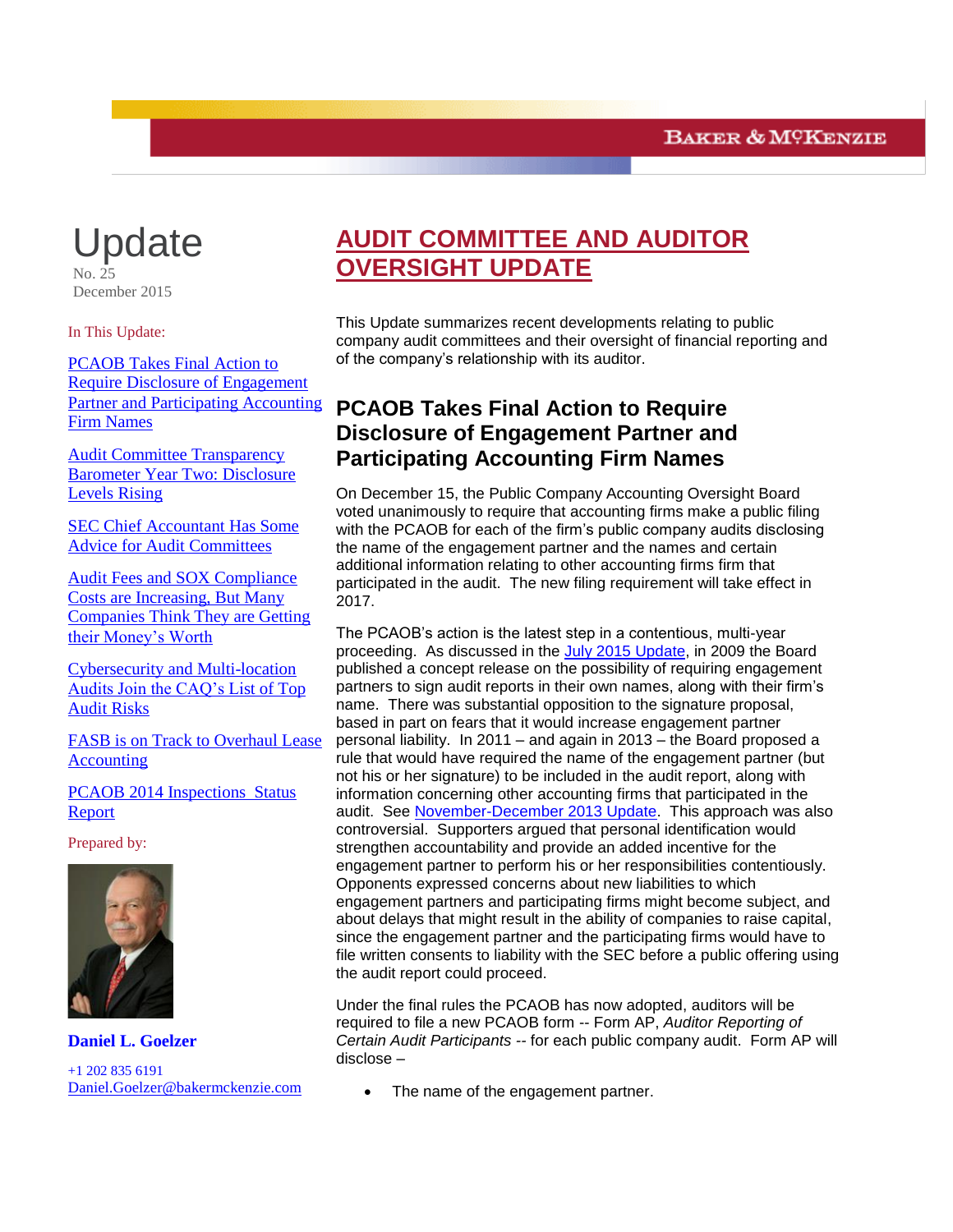- The names, locations, and extent of participation of other accounting firms that took part in the audit, if their work constituted 5 percent or more of the total audit hours.
- The number and aggregate extent of participation of all other accounting firms that took part in the audit, if the individual participation of such firms was less than 5 percent of the total audit hours.

In most cases, the filing deadline for Form AP will be 35 days after the date the auditor's report is first included in a document, such as a Form 10-K, filed with the SEC. In the case of an initial public offering, the filing deadline will be 10 days after the auditor's report is first included in a document filed with the SEC.

Partner identification will permit financial statement users to determine the other audits for which the engagement partner has been responsible and to compile information regarding quality incidents, such as restatements, in which partners have been involved. Participating firm identification will permit users to determine whether the other firms - particularly non-U.S. firms -- are subject to PCAOB inspection and, if so, to review the participating firms' inspection reports. However, one objection that has been raised to including the identifying information in a PCAOB filing, rather than in the audit report itself, is that it will be cumbersome for financial statement users to find the names of the engagement partner and participating firms, since they will need to access the PCAOB's website to obtain the information. The PCAOB has committed to creating a searchable database in order to facilitate research on engagement partners and participating firms.

Like all PCAOB rules and standards, these new disclosure requirements will not take effect unless approved by the SEC, after an SEC public comment period. If approved, the disclosure requirement for engagement partner names will be effective for audit reports issued on or after January 31, 2017, or three months after SEC approval of the final rules, whichever is later. For disclosure of other audit firms participating in the audit, the requirement will be effective for reports issued on or after June 30, 2017.

Comment: From an audit committee perspective, engagement partner identification may have several consequences. As noted in the [November-December 2013 Update,](http://www.bakermckenzie.com/files/Publication/02b074a6-aecb-464f-835e-4122d634be10/Presentation/PublicationAttachment/0f2ce890-e475-42ea-be94-4331acac30d9/al_na_auditcommitteeupdate_novdec13.pdf) there is some evidence that partner identification results in increased audit costs. Further, audit committees will need to be aware of litigation, restatements or similar events arising in other audits for which their engagement partner was responsible, since the committee might face press or shareholder scrutiny regarding whether to change engagement partners when such events in other audits seem to reflect poorly on the partner. In addition, partner identification could result in a rating, or "star," system in which particular engagement partners are in high demand (and command premium fees), while others are viewed as less desirable. This could add a new dimension to the task of selecting or retaining an auditor and require deeper audit committee involvement in the choice of the engagement partner.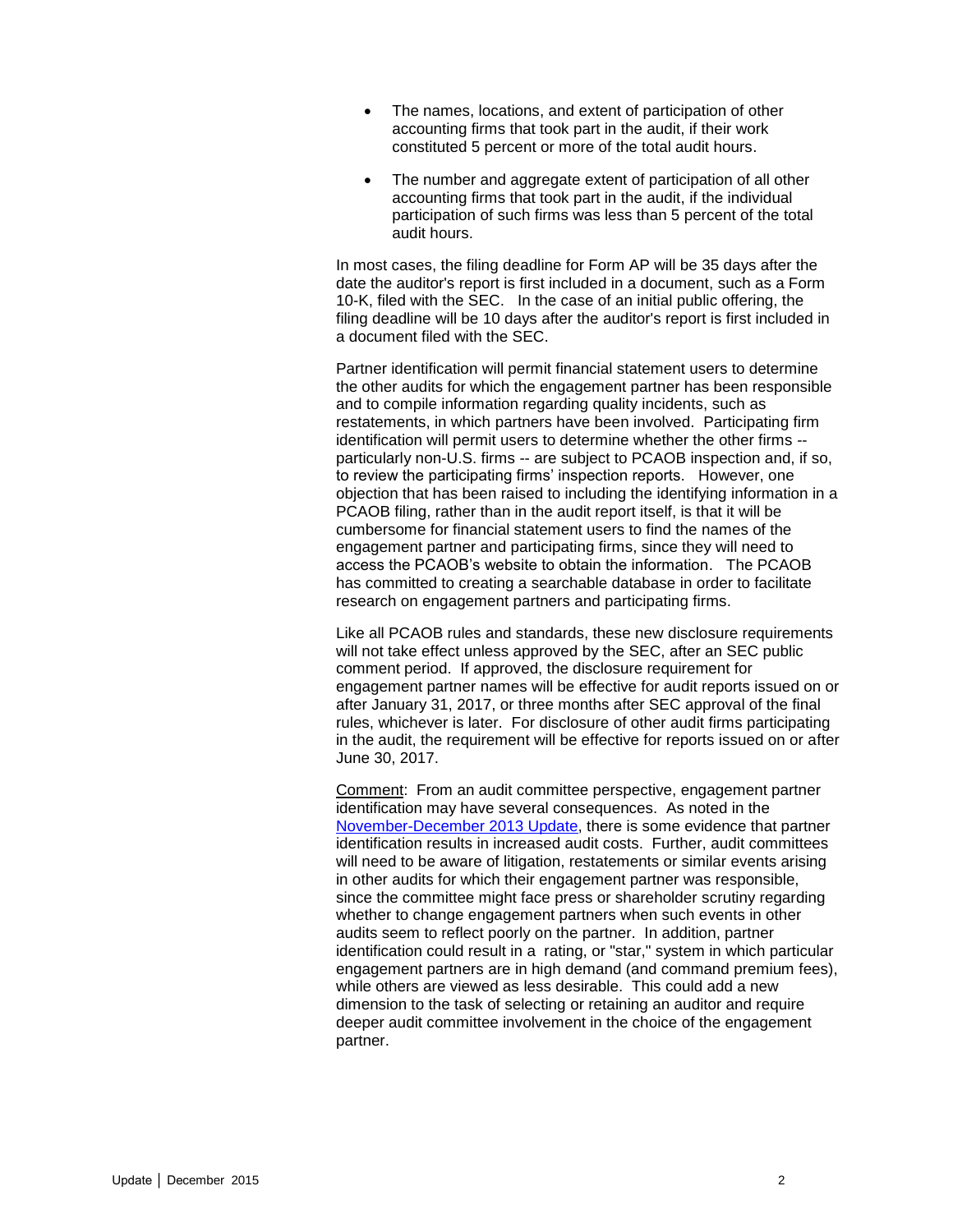#### <span id="page-2-0"></span>**Audit Committee Transparency Barometer Year Two: Disclosure Levels Rising**

On November 3, the Center for Audit Quality and research firm Audit Analytics released their second annual [Audit Committee Transparency](http://www.thecaq.org/docs/default-source/reports-and-publications/2015-audit-committee-transparency-barometer.pdf?sfvrsn=2)  [Barometer.](http://www.thecaq.org/docs/default-source/reports-and-publications/2015-audit-committee-transparency-barometer.pdf?sfvrsn=2) The Barometer is an effort to measure the "robustness" of public company communications concerning the audit committee's oversight activities by analyzing proxy statement disclosures of the 1,500 companies that comprise the S&P Composite 1500, which consists of the S&P 500 (large-cap companies), the S&P MidCap 400, and the S&P SmallCap 600. The Barometer initiative and the first annual report are described in the [December 2014 Update.](http://www.bakermckenzie.com/files/Publication/80219f61-774e-4406-904c-9bf6d4e95f34/Presentation/PublicationAttachment/f455b247-a3fb-42f7-85df-a1bafb8724b6/al_bf_auditcommitteeupdate_dec14.pdf)

Other recent studies have underscored the increase in voluntary disclosures regarding the work of the audit committee (see, e.g., the 2015 E&Y report discussed in the [October-November 2015 Update\)](http://www.bakermckenzie.com/files/Uploads/Documents/Publications/NA/nl_na_auditcommitteeupdate_nov15.pdf). The 2015 Barometer confirms that trend. According to the joint CAQ-AA press release, key findings include –

- One-quarter of S&P 500 companies "show enhanced discussion" of the audit committee's considerations in recommending the appointment of the audit firm, up from 13 percent in 2014.
- In 2015, 16 percent of S&P 500 companies explicitly stated the role the audit committee plays in determining the audit firm's compensation, doubling from 8 percent in 2014. In addition, the frequency of this disclosure tripled among MidCap companies and quintupled among SmallCaps, although, in both of those cases, the increases were from a very low base of 1 percent in 2014.
- Disclosure of the criteria considered when evaluating the audit firm more than tripled among S&P MidCap 400 companies, rising from 7 percent in 2014 to 25 percent in 2015. Disclosure of such criteria among S&P SmallCap 600 companies increased from 15 percent to 22 percent.

The impact of lengthy auditor tenure and the possibility of mandatory audit firm rotation have been widely discussed during the last several years (see [March 2014 Update\)](http://www.bakermckenzie.com/files/Publication/c00c5660-618e-4270-976f-02f5fcdfeb1c/Presentation/PublicationAttachment/5ea4d806-4bf6-4aa6-8909-05baccbd8da1/AL_BF_AuditCommitteeUpdate_Mar14.pdf), and the focus on this issue has apparently affected disclosure. More than half of S&P 500 companies – 54 percent – now disclose the audit firm's tenure (i.e., the period of time it has served as the company's auditor), a 7 percent increase since 2014. For MidCap and SmallCap companies, the percentages that disclosed tenure in 2015 are, respectively, 44 percent and 46 percent. For SmallCap companies, this represents a 4 percent decline from 2014.

The Barometer report points to several developments that have had the effect of encouraging enhanced reporting concerning audit committees. In particular, the SEC published a concept release in July inviting public comment on expanded disclosure regarding the audit committee's oversight of the external auditor (see [July 2015 Update\)](http://www.bakermckenzie.com/files/Uploads/Documents/Publications/NA/nl_washingtondc_auditupdate22_jul15.pdf). Further, some institutional investors have begun to request additional disclosure regarding the audit committee's role in the appointment, compensation, and retention of the external auditor (see, e.g., United Brotherhood of Carpenters Pension Fund [letter\)](https://www.carpenters.org/Libraries/Corporate_Affairs/DOC_4_2014_Sample_AI_Letter.sflb.ashx).

Despite the general trend toward more transparency, the Barometer identifies some areas in which disclosure declined between 2014 and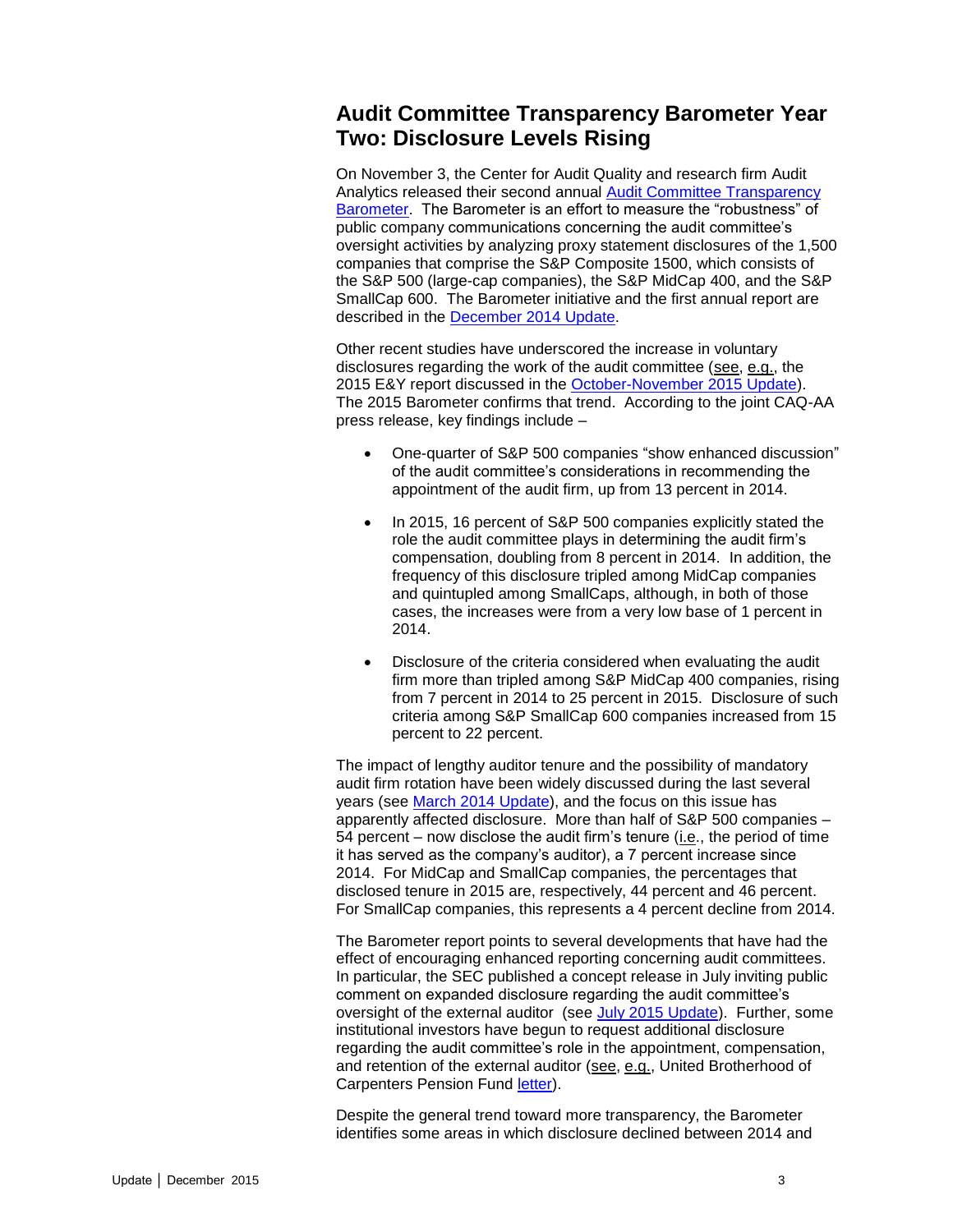2015. For example, in 2014, 3 percent of S&P 500 companies and 2 percent of Midcap companies made disclosure of "significant areas addressed with the auditor." In 2015, the percentage of S&P 500 companies willing to talk publicly about these areas fell to 1 percent (presumably, 5 companies), and no Midcap companies at all made such disclosure. The percentages of large and Midcap companies that provided an explanation for a change in audit fees also declined between 2014 and 2015, as did the percentage (noted above) of SmallCap companies disclosing auditor tenure.

Comment: As discussed in the [October-November 2015 Update,](http://www.bakermckenzie.com/files/Uploads/Documents/Publications/NA/nl_na_auditcommitteeupdate_nov15.pdf) many commenters on the recent SEC concept release regarding possible new audit committee disclosure requirements pointed to the increase in voluntary disclosure as evidence that the SEC should refrain from adding requirements in this area. As a way of encouraging voluntary disclosures, the Barometer report includes some company-specific examples of actual disclosures in the areas surveyed. Companies and their audit committees that are considering expanding their disclosures may find it useful to review those precedents.

#### <span id="page-3-0"></span>**SEC Chief Accountant Has Some Advice for Audit Committees**

On October 23, in [remarks](http://www.sec.gov/news/speech/schnurr-speech-uci-audit-committee-summit.html) at the Second Annual University of California Irvine Audit Committee Summit, SEC Chief Accountant James Schnurr discussed the oversight role of the audit committee and provided audit committee members with advice on how they should be spending their time. He identified three specific areas to which audit committees should be devoting attention –

- Internal control over financial reporting. Mr. Schnurr characterized the ICFR audit as an area "where I see room for additional involvement by audit committees." He encouraged audit committee members to "engage in a dialogue with your auditors regarding matters such as the auditors' risk assessment decisions, selection of key controls, and approach to testing these controls in the context of existing guidance from the SEC and the PCAOB." Where there are differences of opinion between management and the auditor, the audit committee may want to "seek understanding of the critical audit decisions from both the engagement team and, if necessary, request that the concerns or disagreement between management and the engagement team be elevated to others at the audit firm."
- Revenue recognition. Mr. Schnurr noted that the FASB has adopted a new standard on revenue recognition and that, although the Board has deferred effectiveness of the standard for one year (see [August-September 2015 Update\)](http://www.bakermckenzie.com/files/Uploads/Documents/Publications/NA/NL_Washington_AuditUpdate23_Aug15.pdf), the new effectiveness date "will be upon us before you know it." Accordingly, "I encourage audit committees to review and critically evaluate management's detailed implementation plan." Some things that audit committees should be alert to in the implementation plan include –
	- o The completeness of management's plan. The plan should "include the key actions to be taken during the implementation phase, the estimated timing of these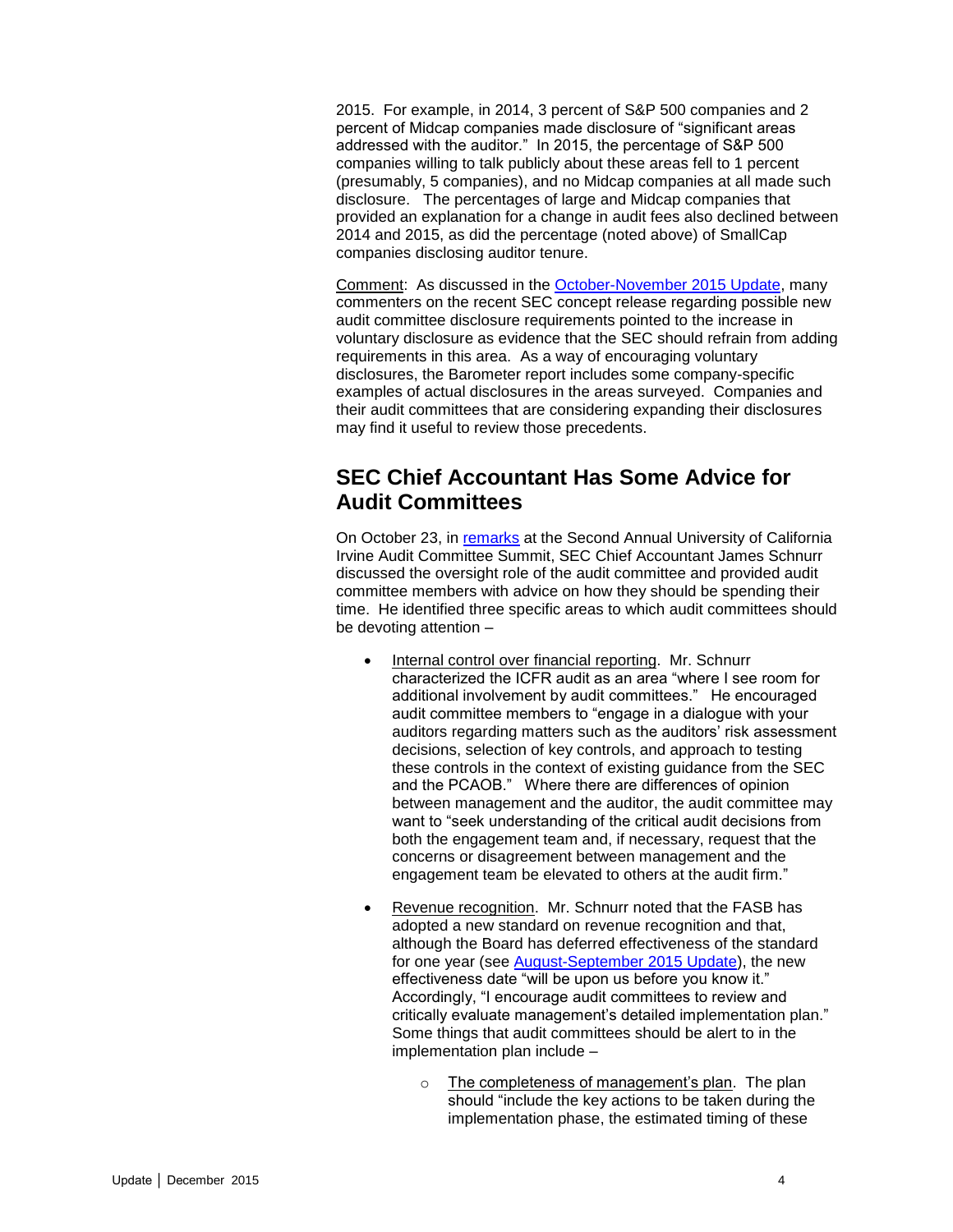actions, and how management is tracking against that timing. \* \* \* [M]anagement's key actions should holistically consider how the new guidance will impact other aspects of the organization, including information systems, business processes, compensation and other contractual arrangements, and tax planning strategies, just to name a few."

- o Resources. "I would encourage you to consider whether adequate resources have been dedicated to analyzing the impact of the new guidance and whether additional internal or external resources may be needed."
- o Industry alternatives. "In particular, I would suggest that you inquire whether there are differing views within the industry on how to implement the new standard and if so how have management and the auditor concluded that the company's approach was appropriate."
- o The communications plan. "[A] thorough implementation plan should also consider how management will identify and communicate with key constituents about the impact the new standard will have on its financial statements. This may include understanding from investor relations the nature and timing of communications with various users and analysts. It will also include developing appropriate disclosures regarding the impact the new standard will have on the financial statements \* \* \* ."
- Disclosure effectiveness. Mr. Schnurr also discussed the SEC's initiatives to make disclosure more meaningful and the role that audit committees can plan in improving the quality of their company's disclosures. "I would encourage you to set the tone for the organization – one that expects effective disclosure and robust judgments on preparing it. Empower management and embrace efforts to focus on disclosure effectiveness. For some companies, this could entail, among other things, redesigning portions of the document to include tables and graphs, removing outdated disclosures when appropriate, and increasing the use of hyper-links and cross-references instead of repeating the same disclosure in multiple places."

Comment: As is frequently noted in these Updates, the expectations of regulators regarding the scope and depth of audit committee activities is continuing to increase. Mr. Schnurr's speech highlights three areas that are – or should be – important to many public company audit committees. Also, it provides a window into the level of detail at which he expects audit committees to become involved in ICFR auditing, implementation of the new revenue recognition standard, and disclosure.

#### <span id="page-4-0"></span>**Audit Fees and SOX Compliance Costs are Increasing, But Many Companies Think They are Getting their Money's Worth**

In an October 8 press release available on the [website](http://www.financialexecutives.org/) of Financial Executives International (FEI), the Financial Executives Research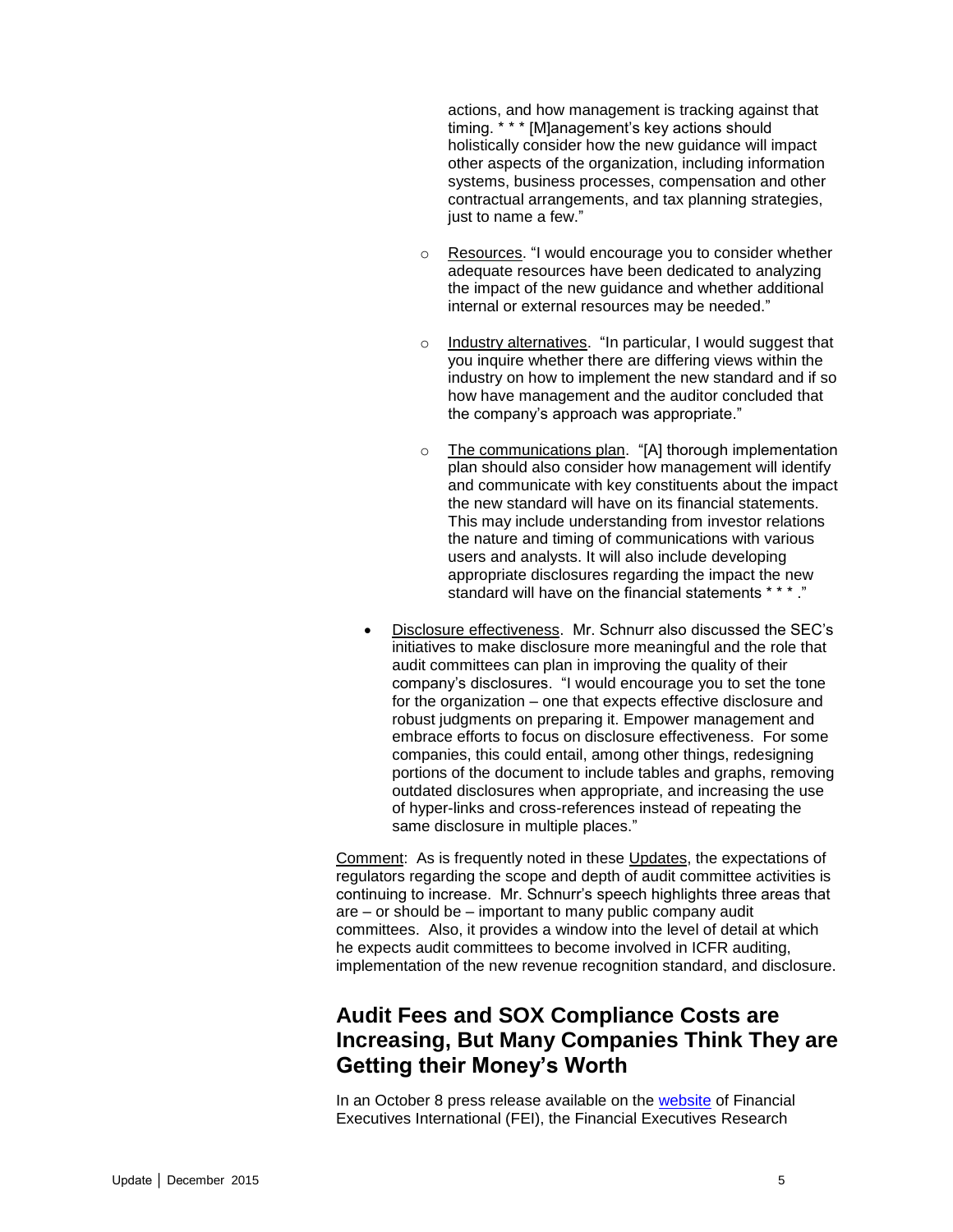Foundation (FERF), the research affiliate of FEI, announced the results of its annual Audit Fee Survey (available for [purchase from FEI\)](https://www.financialexecutives.org/KenticoCMS/Research/Research-Publications/publication.aspx?prd_key=65212bd2-2106-45d8-ba85-1f672a823a58). FERF's most recent survey, which covers 2014 audit costs, found that the median SEC filer audit fee rose 3.4 percent in 2014, compared to 2013. Average fees for private companies and for non-profit organizations rose as well. In fact, private company respondents with less than \$5 million in annual revenue reported an average audit fee increase of 11.2 percent and a median increase of 6.7 percent over 2013 – considerably higher than the increases reported by public company survey respondents. FERF's two most recent prior annual surveys are discussed in the [October-November 2014 Update](http://www.bakermckenzie.com/files/Publication/76a142ba-ce58-4e74-8bb7-6fe51bb80dff/Presentation/PublicationAttachment/c63a8810-4af2-4a3f-9917-72ed25259fb3/al_bf_auditcommitteeupdate_octnov14.pdf) and the [August 2013 Update,](http://www.bakermckenzie.com/files/Publication/1e8a8e1c-fd87-4ae0-aa04-1a47aa7e4258/Presentation/PublicationAttachment/6063d557-3371-4812-8e16-1cfe7db6a0e1/al_washington_auditcommitteeupdate_aug13.pdf) respectively.

Public companies blamed their fee increases primarily on "acquisitions" and on "the review of manual controls resulting from PCAOB inspections." Not surprisingly, public companies that reported ineffective internal control over financial reporting experienced somewhat greater audit fee increases than the average public company. A majority of public companies said that the volume of annual audit work performed by their external auditors in 2014 increased compared to 2013.

Many public company respondents indicated that PCAOB inspections had an impact, not just on their audit fees, but also on their controls. FERF stated that 57 percent of public company survey respondents with audit firms were subject to the PCAOB inspection "shared the comments they received from the PCAOB" and that 45.3 percent of respondents "were required to change their controls as a result of PCAOB requirements or findings", although none of the survey respondents indicated that the PCAOB inspection resulted in a restatement. More than half of the respondents – 58.7 percent – indicated that, during the past three years, the internal cost of compliance with the ICFR provisions the Sarbanes-Oxley Act had increased.

Despite these added costs and burdens, almost half of respondents thought that the additional money devoted to controls produced positive results: 45.3 percent of respondents reported an improvement to their internal controls and "were satisfied with the additional expense."

The release states that the FERF survey examined "total fees companies paid to external auditors in 2014 and several additional services related to the auditing process, based on responses from 220 financial executives. In addition, the report examined audit fees as reported by the larger pool of SEC filers of more than 7,000 organizations."

Comment: These survey results are consistent with trends that began several years ago. The 2012 FEI Audit Committee Survey (released in 2013) found that public company audit fees rose 4 percent in 2012, and the 2013 Survey (released in 2014) reported a 4.5 percent increase. Public company respondents in the 2012 and 2013 surveys, like those in the most recent survey, blamed the PCAOB for the increases. And, as was the case last year, many respondents reported that their controls had improved. These conclusions are also broadly consistent with the findings of Protiviti's annual Sarbanes-Oxley Compliance Survey (see [June 2015 Update\)](http://www.bakermckenzie.com/files/Publication/934ae90a-cdff-4209-a4b8-789cd7cd4eba/Presentation/PublicationAttachment/0c294dc4-983d-4237-bf23-836563216052/nl_bf_auditcommitteeupdate_jun15.pdf).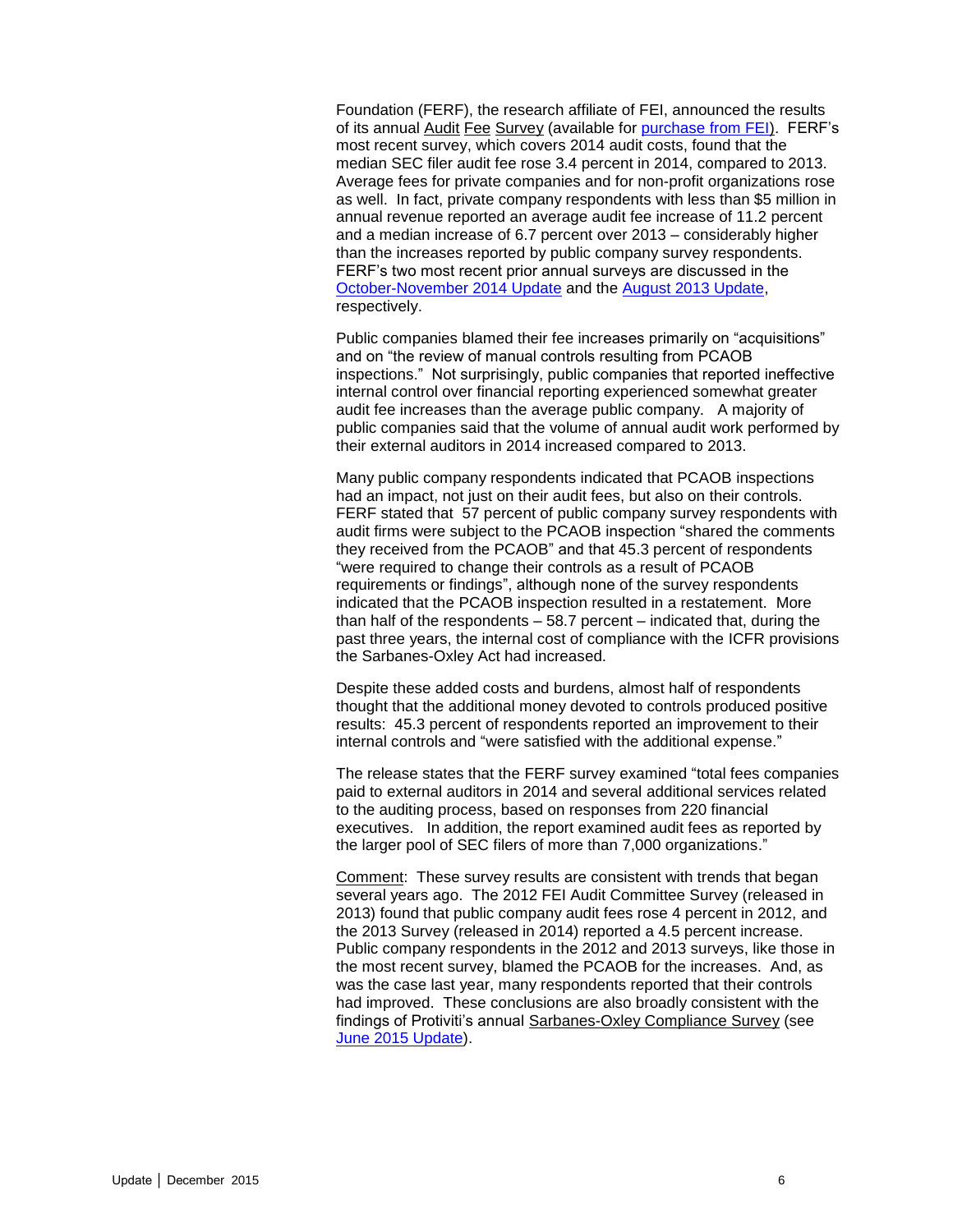#### <span id="page-6-0"></span>**Cybersecurity and Multi-location Audits Join the CAQ's List of Top Audit Risks**

On October 12, the Center for Audit Quality released its third annual Alert, [Select Auditing Considerations for the 2015 Audit Cycle,](http://www.thecaq.org/docs/default-source/alerts/select-auditing-considerations-for-the-2015-audit-cycle.pdf?sfvrsn=2) highlighting audit areas that are likely to be particularly relevant during the 2015 audit cycle, including judgmental and complex audit areas and areas identified in the PCAOB's October 2015 [Staff Inspection Brief](http://pcaobus.org/Inspections/Documents/Inspection-Brief-2015-2-2015-Inspections.pdf) (discussed in the [October-November 2015 Update\)](http://www.bakermckenzie.com/files/Uploads/Documents/Publications/NA/nl_na_auditcommitteeupdate_nov15.pdf).

The CAQ's Alert covers nine topics – (1) Professional Skepticism; (2) Internal Control Over Financial Reporting; (3) Risk Assessment and Audit Planning; (4) Supervision of Other Auditors and Multi-Location Audit Engagements; (5) Testing Issuer-Prepared Data and Reports; (6) Cybersecurity; (7) Revenue Recognition; (8) Auditing Accounting Estimates, Including Fair Value Measurements; and (9) Related Parties and Significant Unusual Transactions. While most of these topics also appeared on the list in the CAQ's 2014 Alert (see [December 2014](http://www.bakermckenzie.com/files/Publication/80219f61-774e-4406-904c-9bf6d4e95f34/Presentation/PublicationAttachment/f455b247-a3fb-42f7-85df-a1bafb8724b6/al_bf_auditcommitteeupdate_dec14.pdf)  [Update\)](http://www.bakermckenzie.com/files/Publication/80219f61-774e-4406-904c-9bf6d4e95f34/Presentation/PublicationAttachment/f455b247-a3fb-42f7-85df-a1bafb8724b6/al_bf_auditcommitteeupdate_dec14.pdf), cybersecurity; risk assessment and audit planning; supervision of other auditors and multi-location audit engagements; and testing issuer-prepared data and reports are new for 2015. CAQ observations on these new issues that may provide insight into how auditors will be approaching their work in the current audit cycle include –

- Cybersecurity. "Cybersecurity is a critical issue with potentially serious implications for public companies, their boards, investors, and other stakeholders. Cyber-incidents are occurring more frequently at entities of all sizes, resulting from both deliberate attacks and unintentional events. While financial statement and ICFR audit responsibilities do not encompass an evaluation of cybersecurity risks across a company's entire IT platform, the financial statement audit and, where applicable, the audit of ICFR, includes procedures with respect to a company's financial reporting systems, including evaluating the risks of material misstatement to a company's financial statements resulting from unauthorized access to such systems. In the event of a cyber-incident, the auditor is also responsible for assessing the risk of material misstatement, which may include evaluation of company's accounting for known cybersecurity-related losses (including contingent liabilities and claims), and for assessing the company's financial statements and disclosures."
- Risk Assessment and Audit Planning. "In certain inspections, the PCAOB identified deficiencies involving auditors' failure to assess and respond to risks of material misstatement. In these circumstances, auditors did not always sufficiently identify the risks or respond effectively to existing risks that they had identified, such as performing tests that were not sufficiently responsive to the assessed risks. Further, in some instances, audit files contained insufficient documentation related to the completeness, thoroughness, and timeliness of consideration of all applicable risks of material misstatement at the relevant assertion level."
- Supervision of Other Auditors and Multi-Location Audit Engagements. "The lead auditor may involve other member firms or other independent audit firms to assist with an audit of the financial statements of one or more subsidiaries, divisions,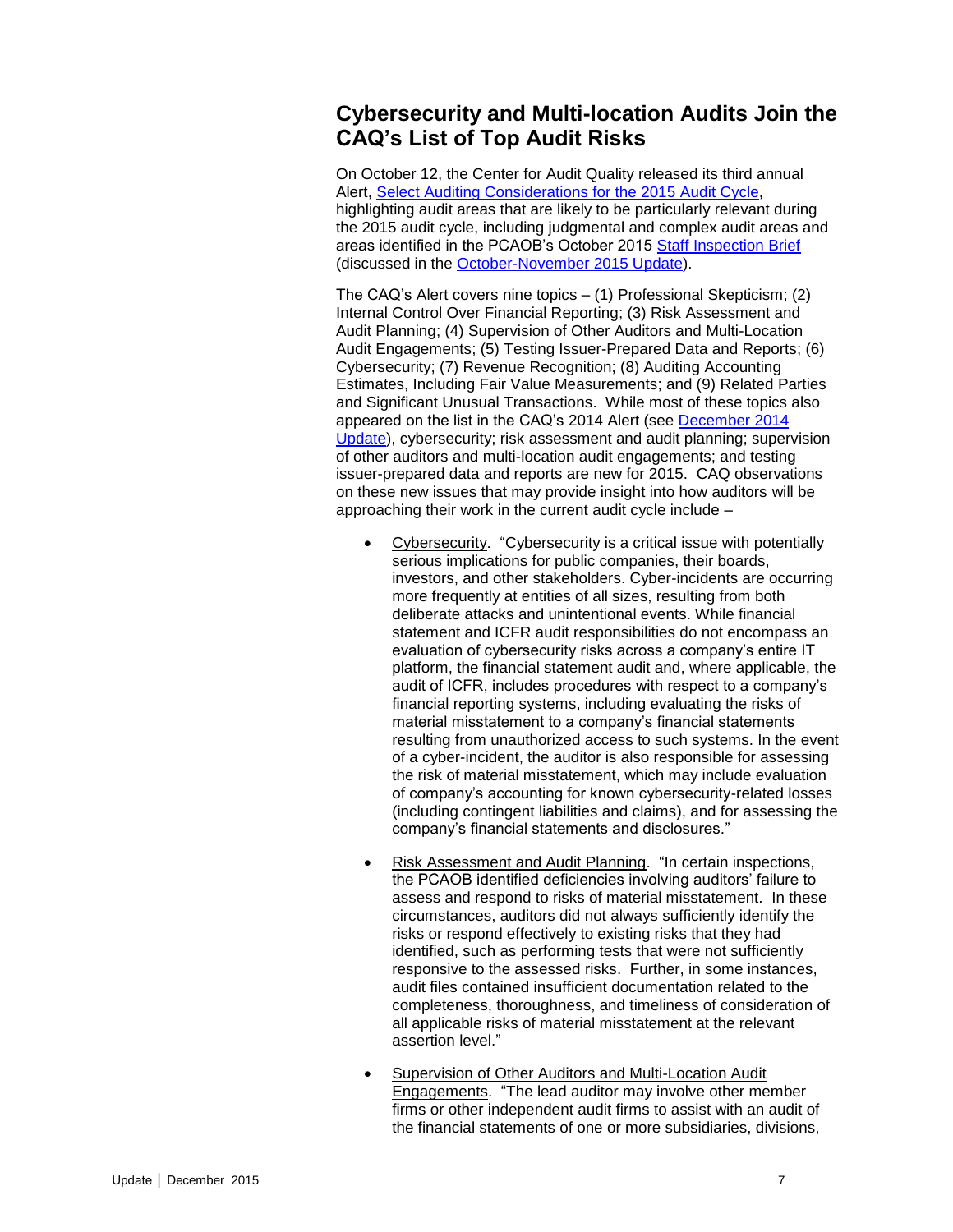branches, components, or investments of the company. In certain cases, PCAOB inspections identified failures to adequately address risks of material misstatement in lower risk locations and insufficient supervision of work conducted by the engagement teams in member firm offices."

 Testing Issuer-Prepared Data and Reports. "Certain recent PCAOB inspections identified deficiencies in testing of the accuracy and completeness of data and reports provided by the company's management."

The discussion of the auditor's obligations with respect to related party transactions is also of interest. Many companies have noticed an increase in the attention auditors are devoting to related parties. The PCAOB's Auditing Standard No. 18, Related Parties, which was adopted in June 2014, is effective for audits of fiscal years beginning on or after December 15, 2014 (see [June 2014 Update\)](http://www.bakermckenzie.com/files/Publication/069a11e3-86e6-41d2-8cbd-57782bc6866a/Presentation/PublicationAttachment/2a094d77-7adf-4e34-8add-5f9d9af4d103/al_na_auditoroversightupdate_jun14.pdf), and is being applied for the first time in the current audit cycle. The new standard increases the audit requirements in three areas: (1) related party transactions, (2) significant unusual transactions, and (3) financial relationships and transactions with executive officers. The auditor's focus on related parties and transactions has attracted the most attention and, in that regard, the Alert states that the new standard requires auditors to –

- Perform specific procedures to obtain an understanding of the company's relationships and transactions with its related parties, including obtaining an understanding of the nature of the relationships and of the terms and business purposes of transactions involving related parties.
- Evaluate whether the company has properly identified its related parties and relationships and transactions with its related parties. In making that evaluation, the auditor is required to perform procedures to test the accuracy and completeness of management's identification of related parties and transactions.
- Perform specific procedures if the auditor determines that a related party or related party transaction exists that management failed to disclose to the auditor.
- Perform specific procedures regarding each related party transaction that is either required to be disclosed in the financial statements or determined to be a significant risk.
- Communicate to the audit committee the auditor's evaluation of the company's (a) identification of, (b) accounting for, and (c) disclosure of its relationships and transactions with related parties, and other related significant matters arising from the audit.

Comment: While the CAQ's statement is aimed at auditors, not audit committees, the Alert provides a road map for audit committees regarding the topics that auditors are likely to view as posing the greatest risks – and the highest likelihood of PCAOB inspection attention. As such, it may help audit committees better understand the perspective from which their audit firms will approach 2015 engagements.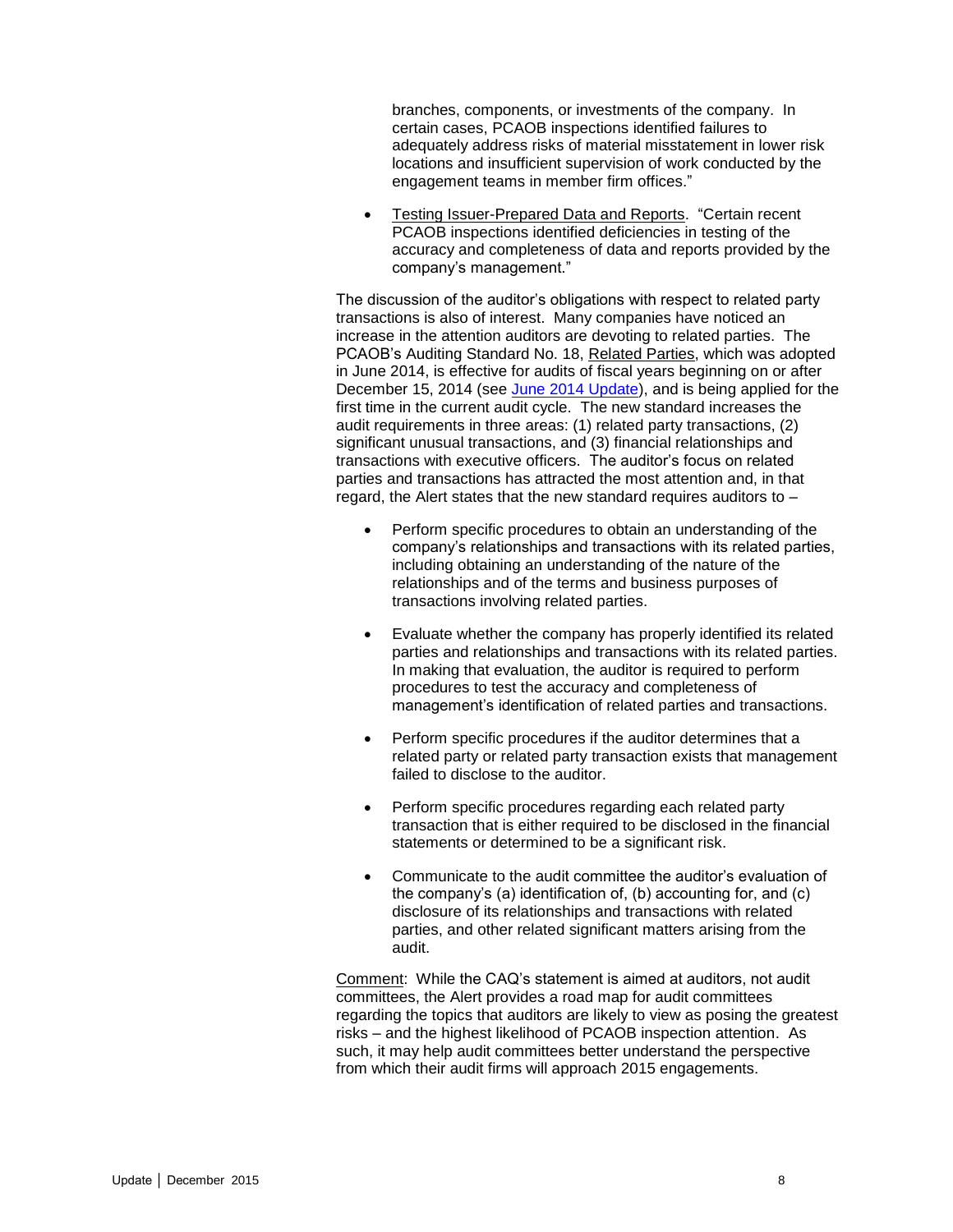### <span id="page-8-0"></span>**FASB is on Track to Overhaul Lease Accounting**

On November 11, the Financial Accounting Standards Board voted 6-1 to proceed with the issuance of a final standard in its long-running project to revised lease accounting. According to the FASB's [public statement,](http://www.fasb.org/cs/ContentServer?c=FASBContent_C&pagename=FASB%2FFASBContent_C%2FNewsPage&cid=1176167530388) the final Accounting Standard Update (ASU) on lease accounting is expected to be published in early 2016 and will be effective for public companies in 2019. FASB Chairman Russell Golden said in the statement: "We believe that this new standard is important because it will provide investors, lenders and other users of financial statements a more accurate picture of the long-term financial obligations of the companies to which they provide capital."

The new standard will require companies to include most lease obligations on their balance sheets and will have an impact on the assets, liabilities, and financial statement ratios of many companies. For companies that engage in a substantial amount of leasing, implementation is also likely to require significant changes in accounting systems and internal controls.

According to the [overview](http://www.fasb.org/jsp/FASB/FASBContent_C/ProjectUpdatePage&cid=900000011123) of the project on the FASB's website –

- The "core principle" of the new leasing standard is that a lessee should recognize an asset and a liability arising from a lease with a term of more than 12 months. The FASB believes that this would represent an improvement over existing US GAAP, which does not require leased assets and lease liabilities to be recognized by most lessees.
- The new standard will implement this core principle through a "dual approach" to lessee accounting. Lessees will account for most existing capital leases as Type A leases and most existing operating leases as Type B leases.
	- o A Type A lease will be treated as effectively an installment purchase. The lessee will recognize a rightof-use asset and a lease liability, initially measured at the present value of the lease payments. The lessee will also recognize and present the interest on the lease liability separately from the amortization of the right-ofuse asset.
	- o For Type B leases (in which the leased property is not effectively purchased or consumed by the lessee), the lessee will recognize a right-of-use asset and a lease liability, initially measured at the present value of the lease payments, and recognize a single lease cost, combining the interest on the lease liability with the amortization of the right-of-use asset, on a straight-line basis.
- Lessors will also classify leases as Type A or Type B. Most sales-type or direct-financing leases will be Type A, while most operating leases will be Type B. Type A leases will be accounted for in a manner substantially similar to current salestype/direct-financing leases, while Type B leases will be accounted for in substantially the same manner as current operating leases.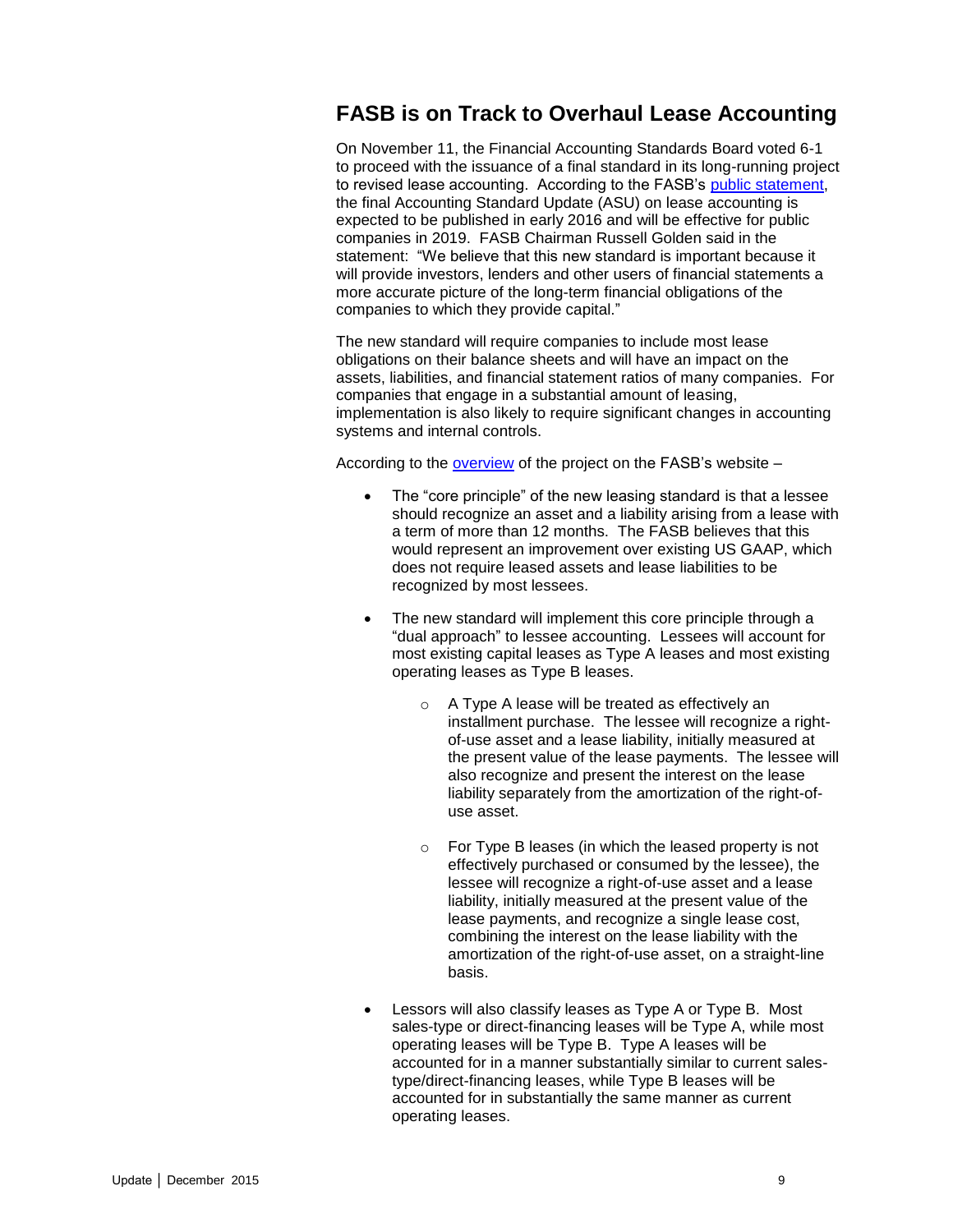The new standard will also require financial statement disclosures designed to enable users to understand the amount, timing, and uncertainty of cash flows arising from leases.

The next step in the project will be for the FASB's staff to prepare a "ballot draft" of the leasing ASU that includes all of the Board's final decisions. Board members will review the draft to ensure that it accurately reflects those decisions. When the Board is satisfied with the draft, it will be submitted for final publication, which, as noted above, is expected to occur early in 2016.

The new standard will take effect for public companies in fiscal years beginning after December 15, 2018, including interim periods within those fiscal years. For private companies, the standard will be effective for annual periods beginning after December 15, 2019. Early adoption will be permitted.

Comment: For companies with substantial lease commitments, implementation of the new standard may be a complex and time-andresource intensive process, comparable in some cases to the effort necessary to implement the FASB's new revenue recognition standard (see [August-September 2015 Update](http://www.bakermckenzie.com/files/Uploads/Documents/Publications/NA/NL_Washington_AuditUpdate23_Aug15.pdf) and Jim Schnurr's advice, described earlier in this Update, to audit committees regarding implementation). Audit committees should seek to gain an understanding of how their company will be affected by the new standard and of management's implementation plans as earlier as possible.

### **PCAOB 2014 Inspections Status Report**

On November 10, the PCAOB issued the [Report on 2014 Inspection of](http://pcaobus.org/Inspections/Reports/Documents/2015-KPMG.pdf)  [KPMG LLP.](http://pcaobus.org/Inspections/Reports/Documents/2015-KPMG.pdf) The PCAOB has now released all four of the reports on its 2014 inspections of the largest U.S. accounting firms.

<span id="page-9-0"></span>

| 2014 Inspections (Reports Issued in 2015) |                    |                       |                     |            |
|-------------------------------------------|--------------------|-----------------------|---------------------|------------|
| Firm                                      | <b>Report Date</b> | Engagements Inspected | Part I Deficiencies | Percentage |
| Deloitte & Touche                         | May 12, 2015       | 53                    | 11                  | 21%        |
| Ernst & Young                             | June 16, 2015      | 56                    | 20                  | 36%        |
| <b>KPMG</b>                               | October 15, 2015   | 52                    | 28                  | 54%        |
| PwC                                       | June 30, 2015      | 58                    | 17                  | <b>29%</b> |

For the 2014 inspection cycle, the PCAOB has expanded the information in the public portion of inspection reports to include more summary analysis than in prior reports. The new information includes such matters as tables presenting the most frequently-cited auditing standards underlying deficiency findings; whether deficiencies in particular engagements relate to the financial statement audit, the ICFR audit, or both; and the revenue ranges and industry classifications of the inspected issuers. The frequency-of-standards-cited ranking and financial statement/ICFR deficiency data parallels information that has previously been included in these Updates. The next Update will present a tabular overview of the PCAOB's 2014 large firm reports.